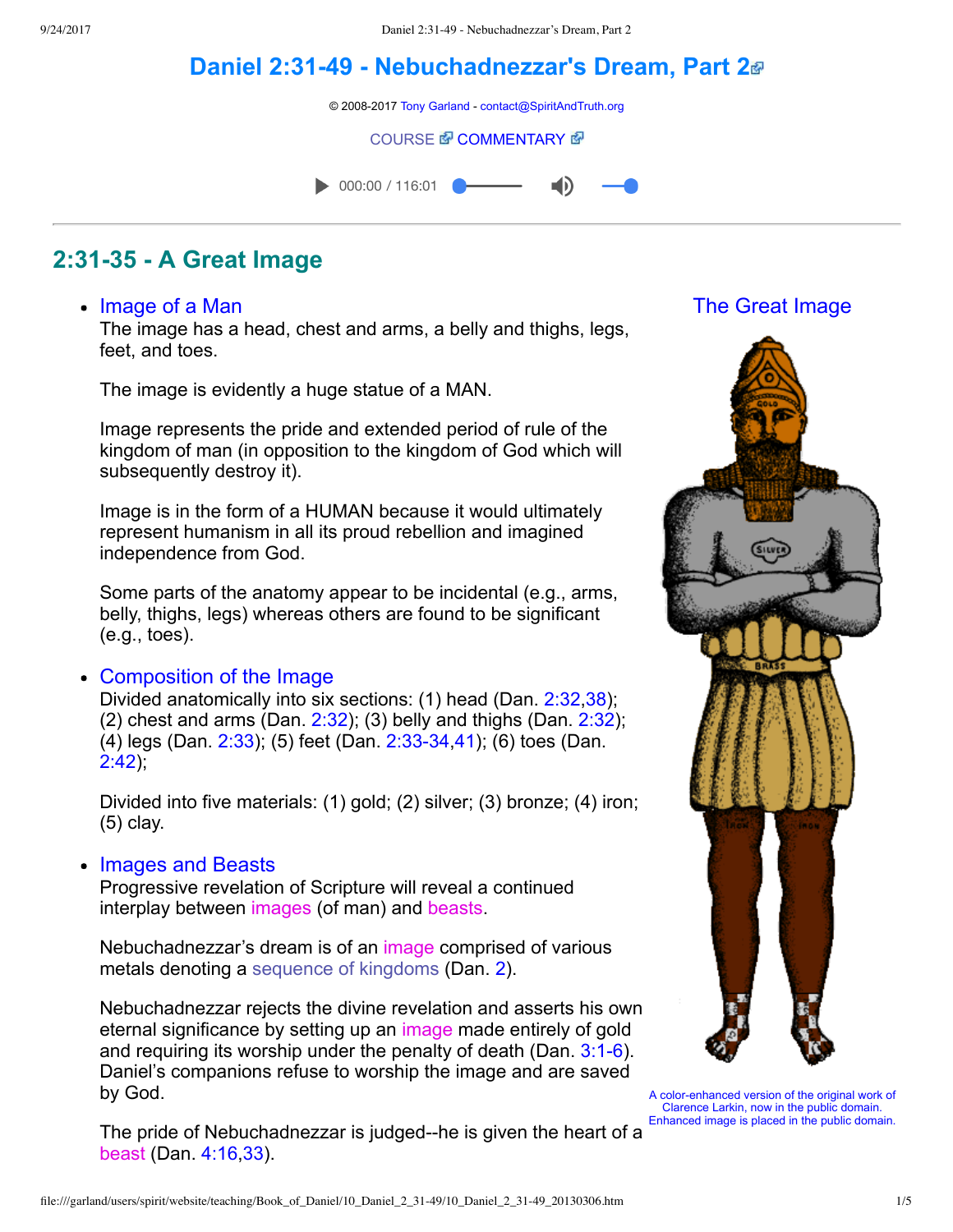Daniel receives divine revelation concerning the same sequence of kingdoms from God's perspective revealing their true nature as voracious beasts (Dan. [7\)](http://www.spiritandtruth.org/bibles/nasb/b27c007.htm#Dan._C7V1). The final beast is said to be exceedingly dreadful (Dan. [7:19\)](http://www.spiritandtruth.org/bibles/nasb/b27c007.htm#Dan._C7V19).

John receives divine revelation concerning the final beast, the Antichrist (Rev. [13:1](http://www.spiritandtruth.org/bibles/nasb/b66c013.htm#Rev._C13V1)).

An image is erected to the beast which all men are required to worship on the threat of death (Rev.  $13:14-15$ ). God saves those who refuse to worship the image (Rev.  $6:9-11$ ; [7:4,](http://www.spiritandtruth.org/bibles/nasb/b66c007.htm#Rev._C7V4)9-10; [12:6](http://www.spiritandtruth.org/bibles/nasb/b66c012.htm#Rev._C12V6),[1416\)](http://www.spiritandtruth.org/bibles/nasb/b66c012.htm#Rev._C12V14).

## **2:3135 Stone Strikes**

#### Cut Without Hands

An image/statue is typically formed by the hands of man, requiring smelting of metals and molding or sculpting or molding--just like the statue of gold in Daniel [3.](http://www.spiritandtruth.org/bibles/nasb/b27c003.htm#Dan._C3V1)

The stone has not been profaned by the influence of man's will or work--this speaks of its untainted origin from God alone.

#### Crushed Together

The image is struck on its feet of iron and clay (Dan. [2:34\)](http://www.spiritandtruth.org/bibles/nasb/b27c002.htm#Dan._C2V34).

[This determines when the stone strikes, something we'll look at in greater depth in the next](file:///garland/users/spirit/website/teaching/Book_of_Daniel/11_Sequence_of_Kingdoms/index.htm) session.

Struck on the feet, yet all the materials are said to be crushed together (Dan. [2:35](http://www.spiritandtruth.org/bibles/nasb/b27c002.htm#Dan._C2V35)).

#### • Stages of Destruction

First, the stone strikes on the feet.

Second, all the materials become like chaff.

Third, the wind carries them away so that no trace of them remains.

Fourth, the stone becomes a mountain filling the whole earth. Elsewhere we find mountains used as symbols for kingdoms (Ps. [30:7;](http://www.spiritandtruth.org/bibles/nasb/b19c030.htm#Ps._C30V7) Ps. 68:15-16; Isa. [41:15;](http://www.spiritandtruth.org/bibles/nasb/b23c041.htm#Isa._C41V15) Jer. [51:25](http://www.spiritandtruth.org/bibles/nasb/b24c051.htm#Jer._C51V25), 17:9-10; Zec. [4:7](http://www.spiritandtruth.org/bibles/nasb/b38c004.htm#Zec._C4V7)).

## **2:3640 Four Kingdoms**

• Head of Gold

Nebuchadnezzar and his kingdom (Babylon) is explicitly identified as the "head of gold" (Dan. [2:38](http://www.spiritandtruth.org/bibles/nasb/b27c002.htm#Dan._C2V38)).

Nebuchadnezzar is called "king of kings," and given dominion by God.

The role of "king of kings" had been originally promised to the line of David. God-given dominion had now moved from Jewish into Gentile hands.

Mention of Nebuchadnezzar's authority over the animal realm recalls the dominion originally given to Adam over the entire creation on earth (Gen. 1:26-28, 2:19-20, 9:2, Ps. 8:4-8, [115:16\)](http://www.spiritandtruth.org/bibles/nasb/b19c115.htm#Ps._C115V16).

#### Chest and Arms of Silver "After you shall arise another kingdom inferior to yours" (Dan. [2:39\)](http://www.spiritandtruth.org/bibles/nasb/b27c002.htm#Dan._C2V39)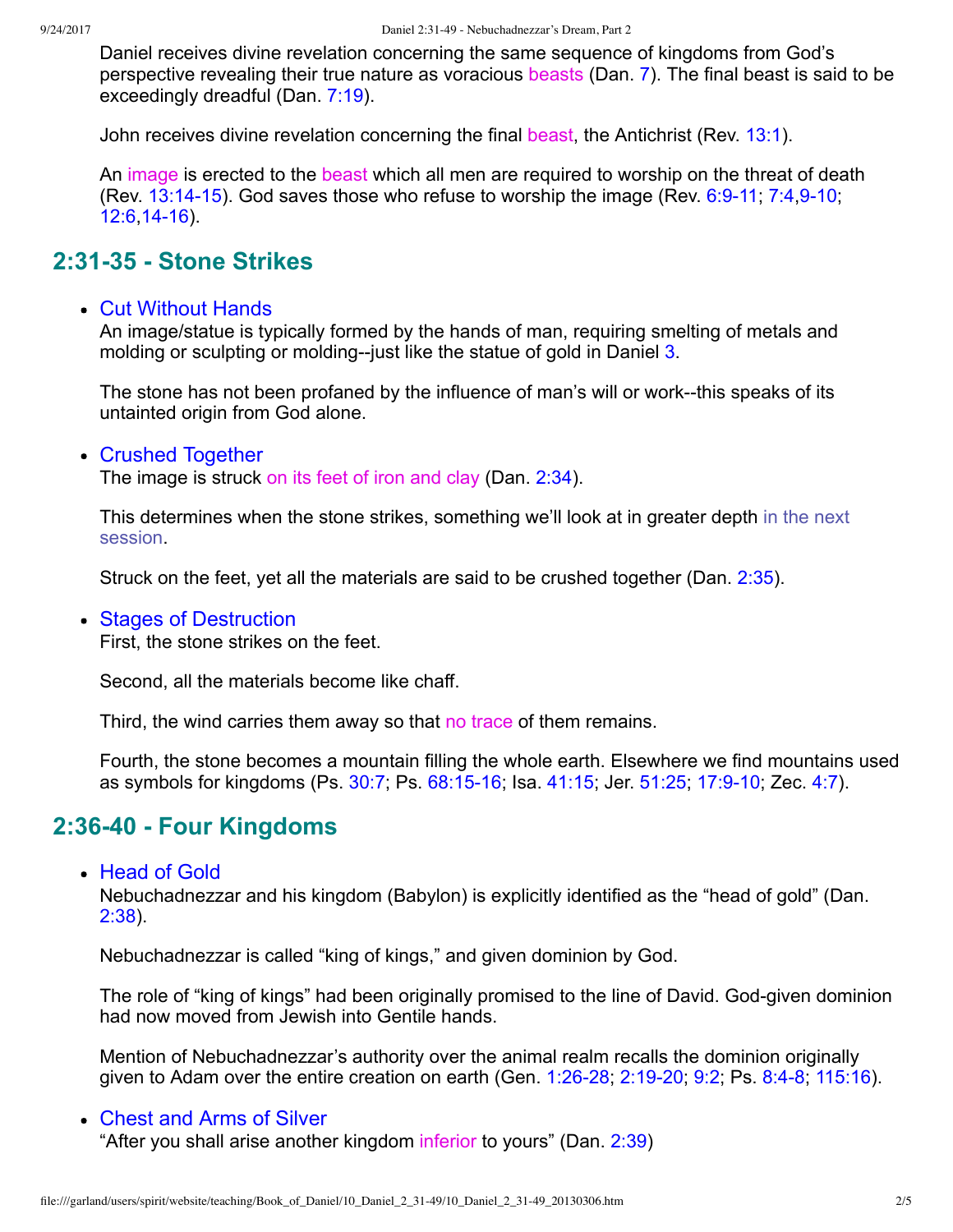Subsequent revelation (Daniel [7;](http://www.spiritandtruth.org/bibles/nasb/b27c007.htm#Dan._C7V1) [8](http://www.spiritandtruth.org/bibles/nasb/b27c008.htm#Dan._C8V1)), and historical developments (Daniel [5](http://www.spiritandtruth.org/bibles/nasb/b27c005.htm#Dan._C5V1)) will identify this kingdom of Medo-Persia.

• Belly and Thighs of Bronze

"A third kingdom of bronze" (Dan. [2:39](http://www.spiritandtruth.org/bibles/nasb/b27c002.htm#Dan._C2V39)).

As we'll establish in the session on the [Sequence of Kingdoms,](file:///garland/users/spirit/website/teaching/Book_of_Daniel/11_Sequence_of_Kingdoms/index.htm) this kingdom appears to be Greece.

• Legs of Iron

"Fourth kingdom... as strong as iron" (Dan. [2:40](http://www.spiritandtruth.org/bibles/nasb/b27c002.htm#Dan._C2V40)).

As we'll establish in the session on the [Sequence of Kingdoms,](file:///garland/users/spirit/website/teaching/Book_of_Daniel/11_Sequence_of_Kingdoms/index.htm) this kingdom appears to be Rome.

# **2:4145 Iron and Clay**

• Feet of Iron and Clay

Iron becomes mixed with a new material: clay.

The mixture indicates division (Dan. [2:41\)](http://www.spiritandtruth.org/bibles/nasb/b27c002.htm#Dan._C2V41).

The iron fragments represent continued strength, the clay weakness. The overall combination is fragile. (Dan. [2:42\)](http://www.spiritandtruth.org/bibles/nasb/b27c002.htm#Dan._C2V42).

The mixing process fails to produce a uniform result: the iron and clay remain as separate fragments which don't adhere.





A color-enhanced version of the original work of [Clarence Larkin](http://www.clarencelarkincharts.com/), now in the public domain. Enhanced image is placed in the public domain.

The mixing process involves mingling "with the seed of men."

• Toes of Iron and Clay

The toes are singled out from the feet (Dan. [2:42](http://www.spiritandtruth.org/bibles/nasb/b27c002.htm#Dan._C2V42)).

We will find out some [50 Years Later](file:///garland/users/spirit/website/teaching/Book_of_Daniel/commentary/htm/index.html?Chronology_of_Daniel), when Daniel [7](http://www.spiritandtruth.org/bibles/nasb/b27c007.htm#Dan._C7V1) is given, that the toes on this image correspond to the ten horns on the fourth terrible beast in Daniel's night vision, which are ten kings (Dan. [7:24\)](http://www.spiritandtruth.org/bibles/nasb/b27c007.htm#Dan._C7V24). They are the same ten horns that John sees in the book of Revelation which are ten contemporaneous kings (Rev. [17:12\)](http://www.spiritandtruth.org/bibles/nasb/b66c017.htm#Rev._C17V12).

## • What is the Clay?

The clay is similar, but different, than the metals.

Different from the metals--which have more similarity to one another and represent kingdoms.

Similar to the metals--each different material is probably associated with a similar concept of rule or government.

The Scriptures use dust/clay/earth to reflect the earthy origin and fragile nature of man (Gen. [2:7](http://www.spiritandtruth.org/bibles/nasb/b01c002.htm#Gen._C2V7), [19;](http://www.spiritandtruth.org/bibles/nasb/b01c002.htm#Gen._C2V19) [3:19;](http://www.spiritandtruth.org/bibles/nasb/b01c003.htm#Gen._C3V19) Job [10:9](http://www.spiritandtruth.org/bibles/nasb/b18c010.htm#Job_C10V9); [33:6](http://www.spiritandtruth.org/bibles/nasb/b18c033.htm#Job_C33V6); Ps. [103:14;](http://www.spiritandtruth.org/bibles/nasb/b19c103.htm#Ps._C103V14) Ecc. [3:20](http://www.spiritandtruth.org/bibles/nasb/b21c003.htm#Ecc._C3V20); [12:7](http://www.spiritandtruth.org/bibles/nasb/b21c012.htm#Ecc._C12V7); Luke [3:8;](http://www.spiritandtruth.org/bibles/nasb/b42c003.htm#Luke_C3V8) 1Cor. [15:47\)](http://www.spiritandtruth.org/bibles/nasb/b46c015.htm#1Cor._C15V47) and his moldability in the hands of God (Isa. 29:16, 45:9, [64:8](http://www.spiritandtruth.org/bibles/nasb/b23c064.htm#Isa._C64V8); Jer. 18:4-6; Rom. 9:20-23).

## • Mingling with the Seed of Men

An attempt to unify the diverse cultural elements by intermarriage?

The attempted co-mingling will not result in a homogeneous mix--which is why the clay and iron remain in separate pieces.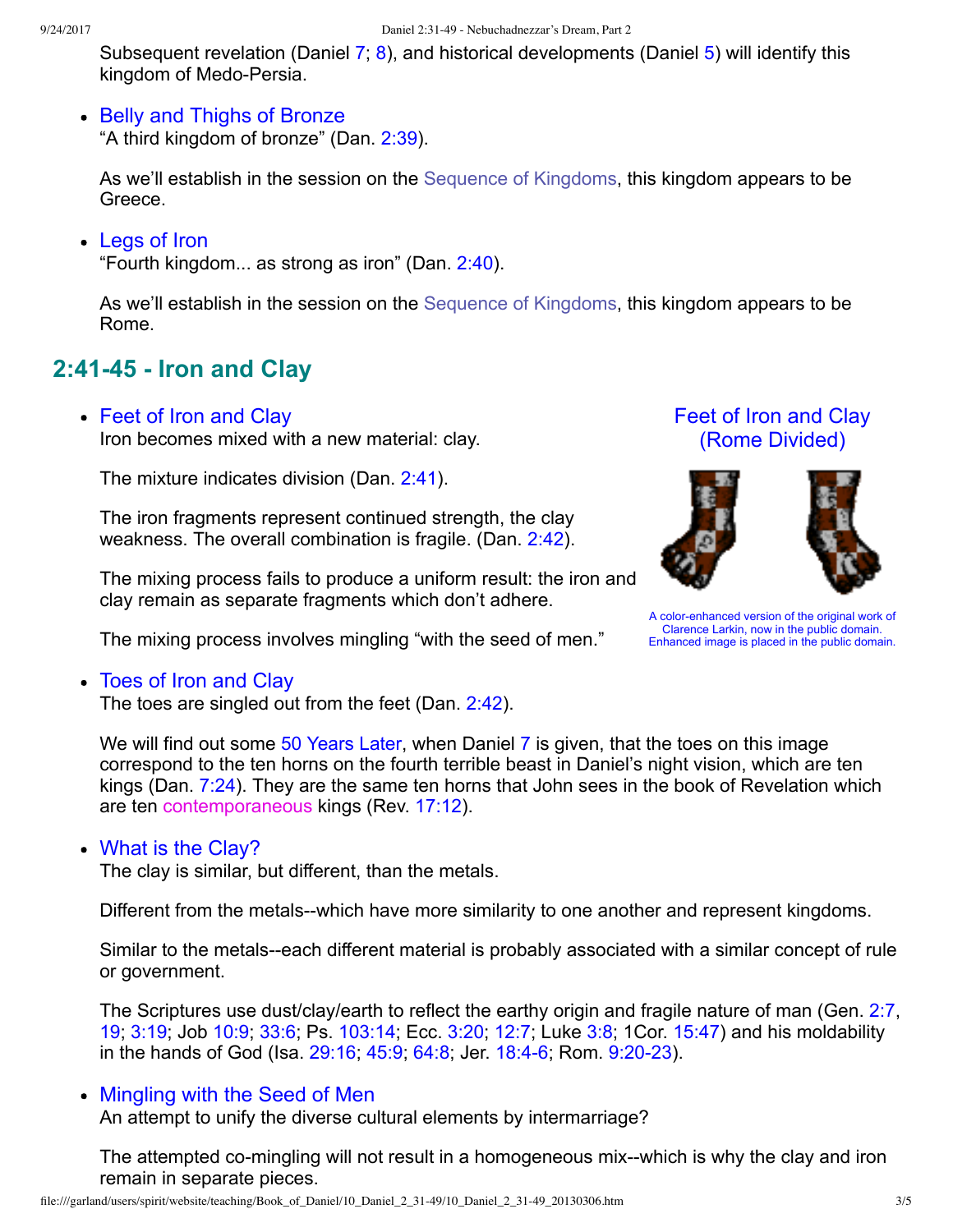# **2:4145 Kingdom of God**

#### When the Stone Strikes

"In the days of these kings the God of heaven will set up a kingdom which shall never be destroyed" (Dan. [2:44](http://www.spiritandtruth.org/bibles/nasb/b27c002.htm#Dan._C2V44))

One of several indicators which establishes the time when the stone strikes.

Which kings are "these kings"?

Three main possibilities: (1) leaders of the metal kingdoms (Dan. 2:38-40); (2) inferred from the toes; (3) represented by the iron clay mixture of the previous verse (Dan. [2:43](http://www.spiritandtruth.org/bibles/nasb/b27c002.htm#Dan._C2V43)) which occurs among the toes (Dan. [2:41](http://www.spiritandtruth.org/bibles/nasb/b27c002.htm#Dan._C2V41)).

We discuss the timing when the stone strikes in the session about the [sequence of kingdoms](file:///garland/users/spirit/website/teaching/Book_of_Daniel/11_Sequence_of_Kingdoms/index.htm).

#### An Eternal Kingdom

The stone which destroys the image also represents a kingdom which fills the entire earth--the kingdom of God.

The Striking Stone



[Public domain image obtained from](file:///garland/users/spirit/website/teaching/Book_of_Daniel/10_Daniel_2_31-49/Angelo_Gemmi_stone.png) [OpenClipArt.org](http://openclipart.org/image/250px/svg_to_png/17864/Angelo_Gemmi_stone.png).

This is the kingdom which was offered to Israel at the first advent, "the kingdom of God is in your midst" (Luke [17:21,](http://www.spiritandtruth.org/bibles/nasb/b42c017.htm#Luke_C17V21) NASB), but which was rejected such that the king was crucified.

This is the Millennial Kingdom, when Jesus returns to rule on the throne of David in Jerusalem (Isa. 9:6-7; Mat. [25:31;](http://www.spiritandtruth.org/bibles/nasb/b40c025.htm#Mat._C25V31) Luke 1:32-33; Rev. [12:5\)](http://www.spiritandtruth.org/bibles/nasb/b66c012.htm#Rev._C12V5).

## **2:4649 Nebuchadnezzar Responds**

Nebuchadnezzar Worships God

Nebuchadnezzar presents an offering and incense to Daniel.

Nebuchadnezzar's words indicate he is responding to Daniel's God, not Daniel himself.

• Promotion by God

Daniel made ruler over the province of Babylon.

Daniel's companions administer over the province under Daniel.

Daniel made chief administrator over all the wise men.

## **Application**

- Promotion by God
- Overcoming Fear of Death
- Meaning of Life
- Only One Kingdom Will Last